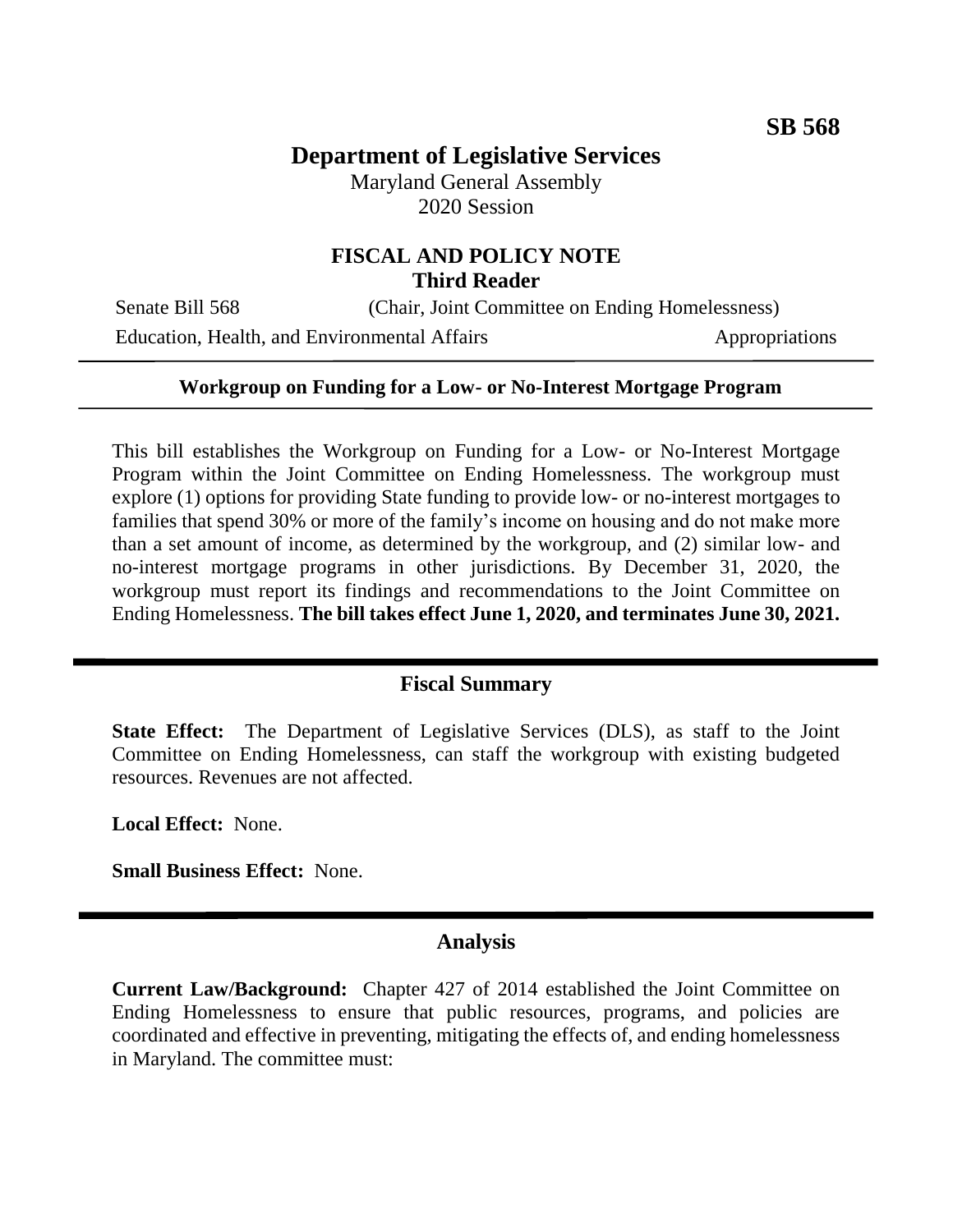- study issues relating to homelessness, including housing, income, health care, education, government supports, and veterans experiencing homelessness;
- consult with governmental agencies, community-based organizations, and other stakeholders to identify State policies, programs, and actions that should or could prevent, mitigate the effects of, and end homelessness in Maryland;
- review and make recommendations to align State statutes, regulations, programs, services, and budgetary priorities with State policies and actions that should or could prevent, mitigate the effects of, and end homelessness in Maryland;
- search for any intradepartmental or interdepartmental gaps, inconsistencies, and inefficiencies in the implementation or attainment of State policies, programs, and actions that should or could prevent, mitigate the effects of, and end homelessness in Maryland; and
- identify new laws, regulations, programs, services, and budgetary priorities that are needed.

The committee must submit a report to the General Assembly by December 1 of each year that includes a description of the committee's work and any recommendations. DLS provides staff to the committee.

The Maryland Mortgage Program (MMP), administered by the Community Development Administration within the Department of Housing and Community Development, provides below-market, fixed-rate mortgages through private lending institutions to low- and moderate-income households. The program is financed through the sale of mortgage revenue bonds, targeted to first-time homebuyers, and includes eligibility limits on both household income and the cost of the home. MMP has annual income requirements limiting who can apply for a loan through the program. Income requirements vary by location and whether the home is in a "targeted area."

## **Additional Information**

### **Prior Introductions:** None.

**Designated Cross File:** HB 815 (Chair, Joint Committee on Ending Homelessness) - Appropriations.

**Information Source(s):** Department of Housing and Community Development; Department of Legislative Services